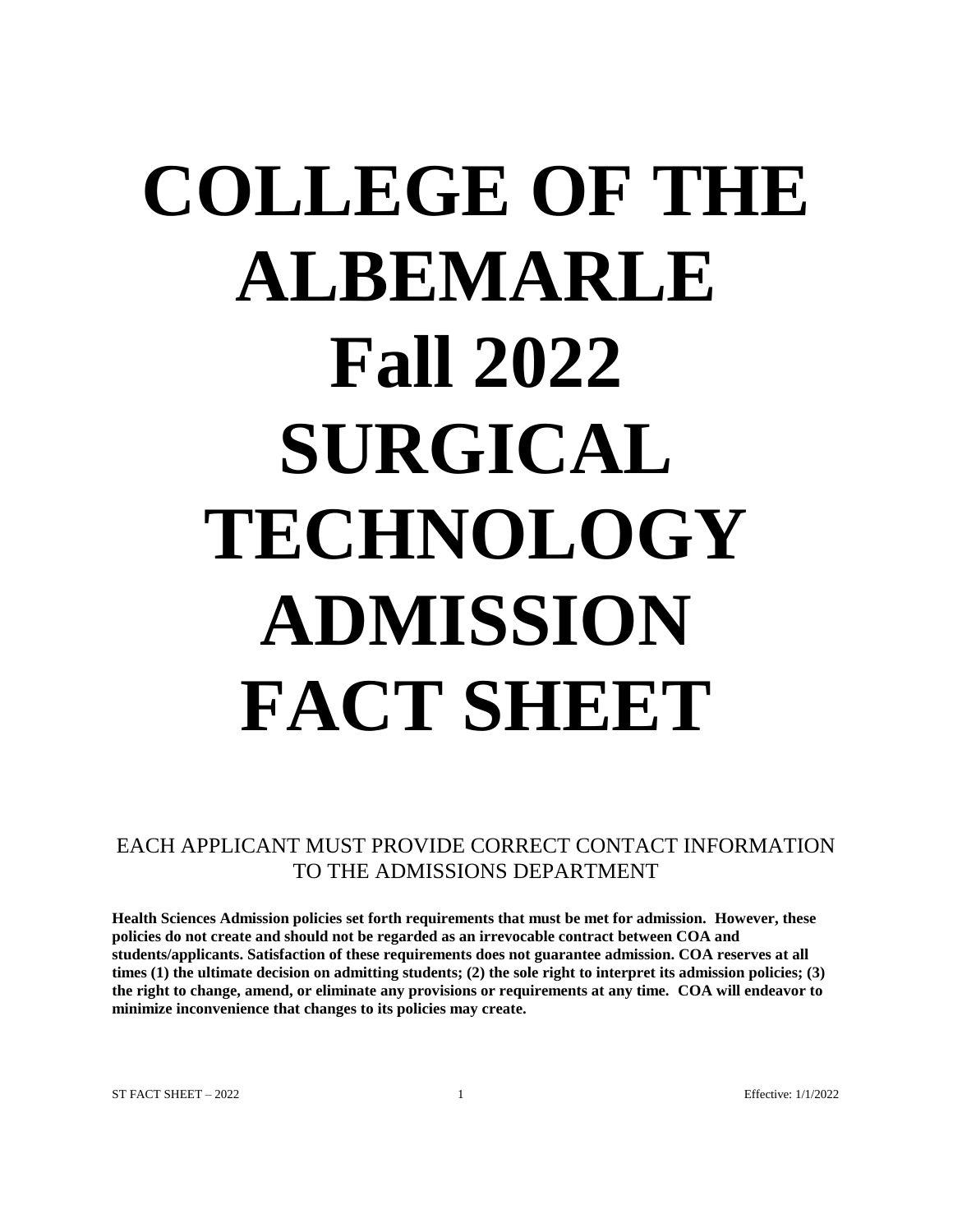## **COLLEGE OF THE ALBEMARLE PO BOX 2327 1208 NORTH ROAD STREET ELIZABETH CITY, NC 27906-2327 (252) 335-0821 EXT. 2221 (ADMISSIONS OFFICE)**

## **SURGICAL TECHNOLOGY PROGRAM FACT SHEET**

The Surgical Technology program is nationally accredited by: Commission on Accreditation of Allied Health Education Programs (CAAHEP), 1361 Park Street, Clearwater, Florida, 33756, [www.caahep.org.](http://www.caahep.org/) The admission process outlined in this fact sheet was developed by the Surgical Technology faculty and is to be implemented by the Admissions Office with Surgical Technology faculty oversight.

# **PHASE I: PRE-ADMISSION REQUIREMENTS**

Applicants seeking admission into the Surgical Technology program must complete the following steps by **May 13, 2022,** in order to be considered for acceptance for the Fall Semester 2022. (At the discretion of the ST Program Coordinator, some applications may be considered after the deadline.)

- \_\_\_\_\_\_\_A. **Complete and submit a COA Application for Admission**, which expresses interest in the Surgical Technology, to the Admissions Office, Elizabeth City Campus.
- \_\_\_\_\_\_\_B. **Bring or send an official high school transcript and all official post-secondary transcripts,** if applicable, to the Admissions Office. (note: must be a high school graduate or equivalent prior to the start of the program).
- \_\_\_\_\_\_\_C. **Attendance at a Health Sciences & Wellness Programs (HSWP) Orientation Session is Mandatory,** for a review of the admission process. Check with the Admissions Office or the HSWP Admission & Advising Director for scheduled dates and times. On-line orientation can be viewed at:

<https://albemarle.mediasite.mcnc.org/mcnc/Play/a7e132c69c964e929b1722b9a954ee961d> *(Print certificate to verify online attendance). A Certificate of Attendance is required to be submitted when completing the validation form and can be found at: <https://www.surveymonkey.com/r/HSWPQUESTIONNAIRE2016>*

- \_\_\_\_\_\_\_D. **Achieve minimum English, Math, and Reading competencies.** Minimum English, Reading, and Math competencies must be met and may be accomplished by a variety of measures, including previous placement test scores, standardized test scores, and/or previous developmental coursework.
	- **---To qualify for the Surg Tech program, the student must meet all the pre-requisites to be eligible to enter ENG 111 without a co-requisite requirement.**
	- **---To qualify for the Surg Tech program, the student must meet all the pre-requisites to be eligible to enter MAT 143 without a co-requisite requirement.**

Note: The course listed is the *expected level of minimal competency* and may not be a required course within the program itself. Students should meet with an academic advisor if they do not meet this requirement and need guidance on course selection.

\_\_\_\_\_\_\_E. **Achieve and maintain a 2.0 minimum cumulative grade point average** on the transcript of record (most recent transcript with 12 accredited credit hours or more). If the transcript of record is not the COA transcript and the student has taken courses at COA, then the COA transcript must also show a 2.0 minimum cumulative grade point average (regardless of the number of hours). If the most recent 12-hour transcript of record is the high school transcript, the **unweighted GPA** will be used. Achieve a minimum of "C" grade on each relevant COA or transfer course. Only grades of "C" or better will be accepted for point earning, transfer purposes, and program completion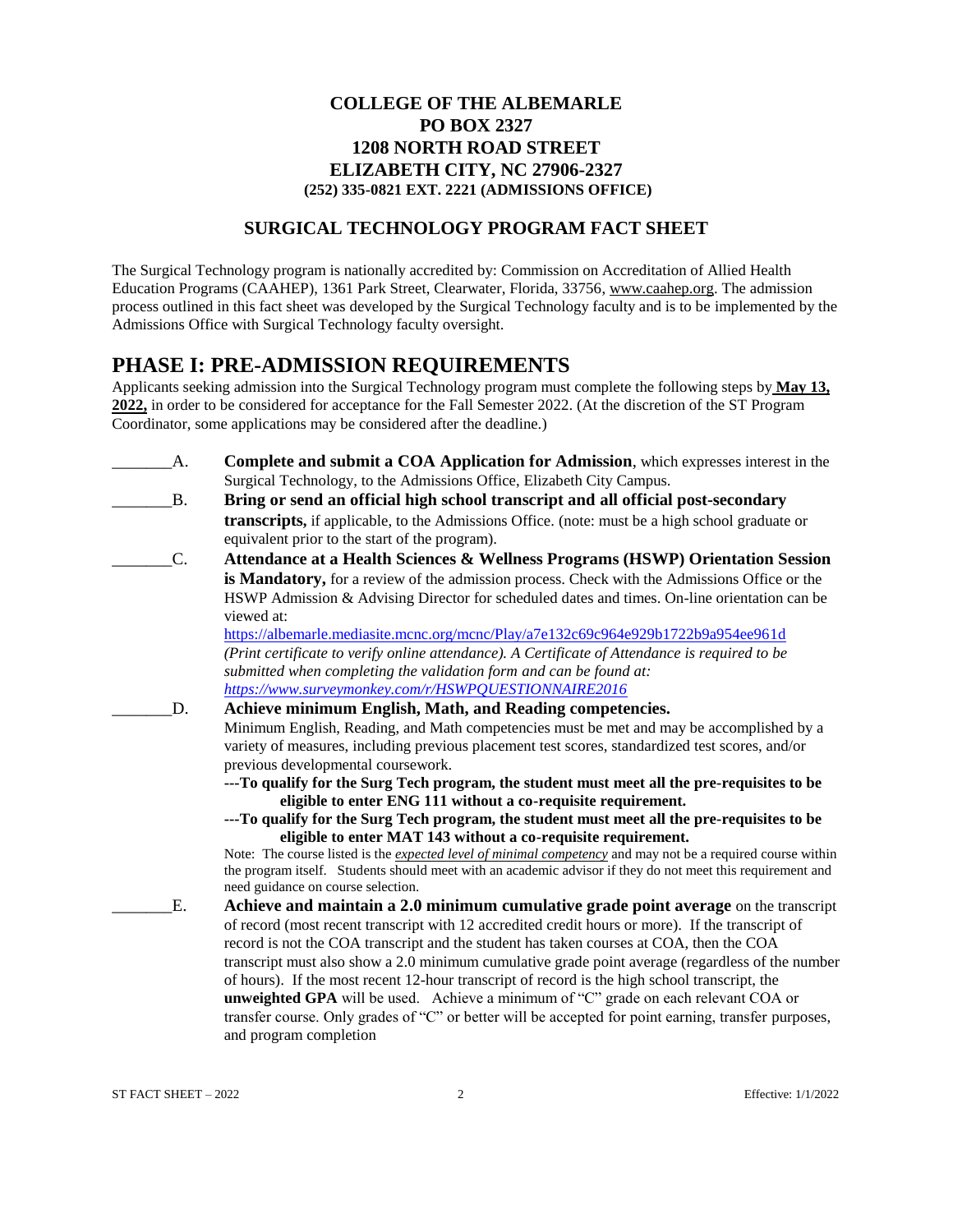\_\_\_\_\_\_\_ F. **Applicants must have completed one unit of biology in high school that counts as at least 1 full credit** on the transcript - or the equivalent at a post-secondary institution (BIO 090 or higher). An official transcript must be provided.

**\_\_\_\_\_\_\_ Validation of requirements by the Health Sciences Admissions Technician (must be completed prior to advancing to Phase II)**

**REQUIREMENTS A, B, C, D, E and F, must be met in entirety before applicants may a complete an admission application. Once students have met criteria A-F completely, they should contact the Health Sciences Admissions Technician (Annette Roberson, AE 117, Ext 2221) for validation of requirements. One week after submitting the validation form, students may contact the HSWP Admissions & Advising Director (Owens Center, Office 107, Ext. 2304), who will confirm their validation form has been reviewed and confirmed. At that time, the applicant may progress to Phase II and apply to the Surgical Technology Program**

# **PHASE II: SURGICAL TECHNOLOGY APPLICATION REQUIREMENTS**

- **\_\_\_\_\_\_\_**G. **COMPLETE THE SURGICAL TECHNOLOGY ADMISSION APPLICATION. Once students have met all preadmission criteria A, B, C, D, E, and F and submitted the validation form - students must complete the application form for the COA Surgical Technology Program.** Applications may be obtained from the HSWP Admissions & Advising Director (Owens Center, Office 107, Ext 2304). Applications will only be given to students who demonstrate completion and validation of preadmission requirements A-F.
	- **Only those students who have completed an application form in its entirety will be considered for the admission ranking process. Applications must be received in the HSWP Admissions & Advising Director's Office (Owens Center, Office 107) by 4 p.m. on the deadline date.**
	- **NOTE: ALL CORRESPONDENCE REGARDING ADMISSIONS TO PROGRAMS WILL BE SENT THROUGH YOUR COA EMAIL ADDRESS. BE** *SURE* **TO LIST YOUR EMAIL ACCURATELY AND TO CHECK YOUR COA EMAIL FREQUENTLY DURING THE ADMISSION PERIOD.**
- **\_\_\_\_\_\_\_** H. **ATTEND THE SURGICAL TECHNOLOGY PRE-ADMISSION MEETING** After meeting the minimum PRE-ADMISSION qualifications for admission to the Surgical Technology program and submitting the Surgical Technology application, qualified applicants will receive a letter of notice and must attend a mandatory pre-admission meeting with the Surgical Technology faculty. The purpose of the pre-admission meeting is to inform prospective applicants about the Surgical Technology program and answer questions or concerns of the applicants. During the meeting, applicants may be requested to validate the accuracy of the academic data contained in their file. This academic data will be utilized in the ranking process.
	- **Applicants failing to report at the scheduled time for the pre-admission meeting will have their names withdrawn from consideration unless they have previously notified the HSWP Administrative Assistant's office, Owens Center, Office 102, ext. 2283 or Ext 2304.**
	- **It is the applicant's responsibility to maintain communication with the college via the HSWP Admissions and Advising Director, Owens Center 107, ext. 2304 or the HSWP Administrative Assistant's Office, Owens Center, Office 102, ext. 2283. Communication with potential students will occur through the student's COA email address only.**

ST FACT SHEET – 2022 3 Effective: 1/1/2022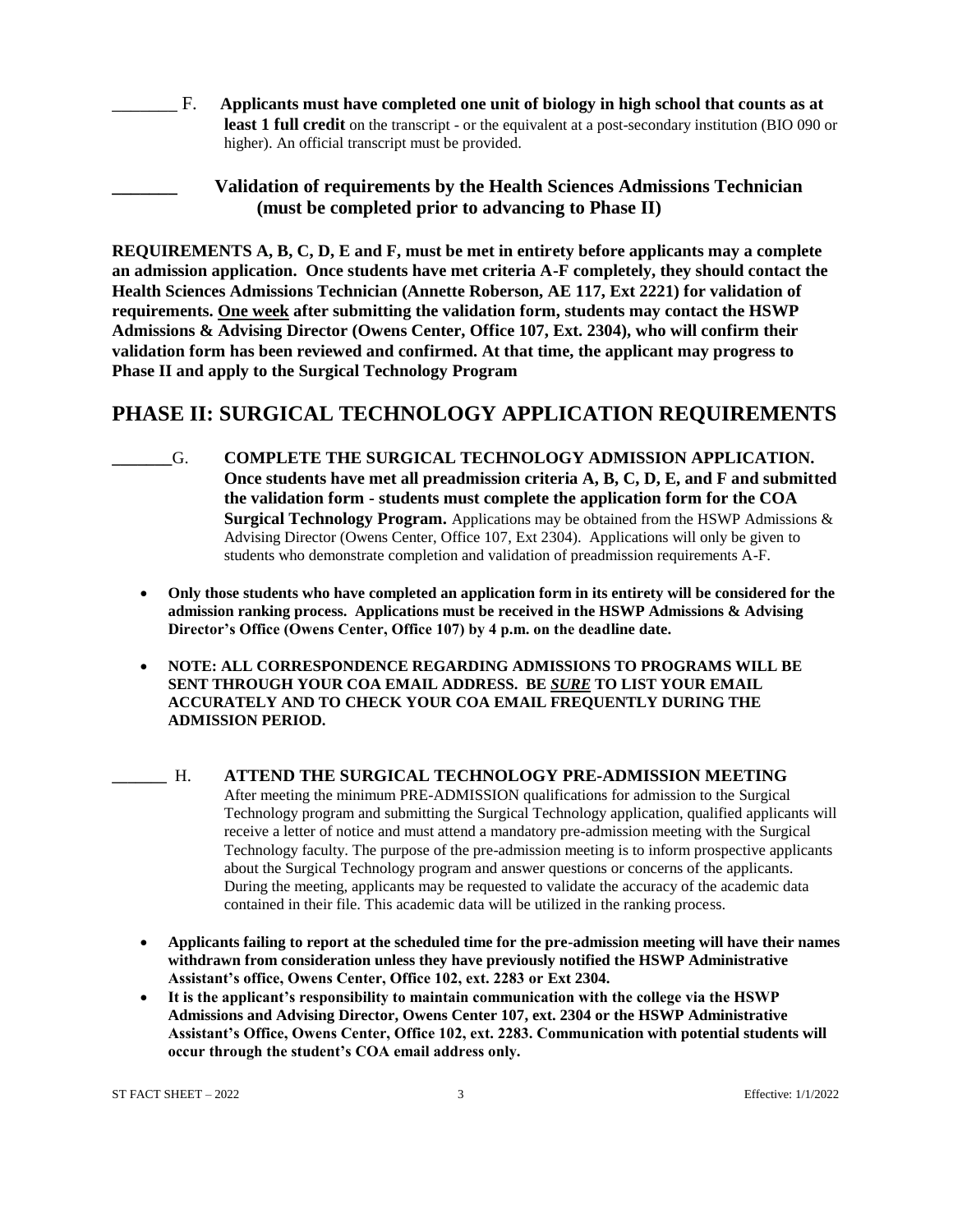#### **SURGICAL TECHNOLOGY PROGRAM NUMERICAL RANKING PROCESS**

Students who have met all the required criteria, have a completed Surgical Technology Program application on file, have attended the pre-admission meeting, and have validated the accuracy of the compiled academic data will be ranked based on a numerically objective and weighted ranking system if there are more applicants than allotted slots. This system is utilized to determine the most qualified students based on their performance including college or high school cumulative GPA (50%), and points awarded for courses completed in the Surgical Technology curriculum schema, previously earned degree(s), and health related work experience (50%).

**The numerical ranking system assigns points from the following two different areas:**

## **1) OVERALL GRADE POINT AVERAGE – 50%**

The cumulative OVERALL GRADE POINT AVERAGE section of the ranking process assigns points from the most recent college transcript. **This transcript must contain a minimum of twelve (12) semester hours or eighteen (18) quarter hours of non-developmental course work.** High school transcripts (unweighted GPA) will be used for ranking purposes if college transcripts do not meet the necessary criteria.

#### **2) POINTS System – 50%**

The applicant will receive a point total based on specific courses within the Surgical Technology program that have already been completed, previous degrees earned and previous health care experience. Points are awarded as follows:

## **SPECIFIC COURSE POINTS**

**The Specific Course Points section of the ranking process assigns points based on academic performance from these nine (9) academic courses. All of these courses are required for the Surgical Technology program.**

- BIO 163 Basic Anatomy (or BIO 168 & 169)
- BIO 275 Microbiology
- ACA 111 (or ACA 122)<br>FNG 111 Writing and 1
- ENG 111 Writing and Inquiry
- ENG 112- Writing/Research in the Disciplines
- **PSY 150 General Psychology**
- **MED 121- Medical Terminology I**
- **MED 122- Medical Terminology II**
- $\blacksquare$  Phi 240 (or HUM 115)

**Points will not be assigned for BIO 163 or BIO 168& BIO 169 and BIO 275 if the course(s) was/were completed five years or more prior to enrollment in first semester Surgical Technology classes.** In order to receive points – the course must be listed on the COA transcript – either as a course taken at COA or approved for transfer credit to COA. The course must be completed prior to the admission deadline date and must have received a grade of "C" or higher.

**Points for courses will be calculated on the credit hours of the course multiplied by the letter grade earned; with a grade of A having the value of 4 quality points, the grade of B having the value of 3 quality points and the letter C having the value of 2 quality points. The grades of D and F will have no point value. Some courses are also given bonus points based on number of times the student took the course.** 

\*Basic Anatomy & Physiology - if a student elects to meet the Biology requirement of BIO 163 by taking the higher level BIO 168 and 169 courses, the ranking process will give **points** for the BIO 168 score as the grade for computing the 5 credit hour point total for BIO 163 (whether or not the student has completed BIO 169). BOTH courses must be completed with a "C" or better to receive **course credit** and both must be completed by the end of the Fall semester to continue to progress in the program).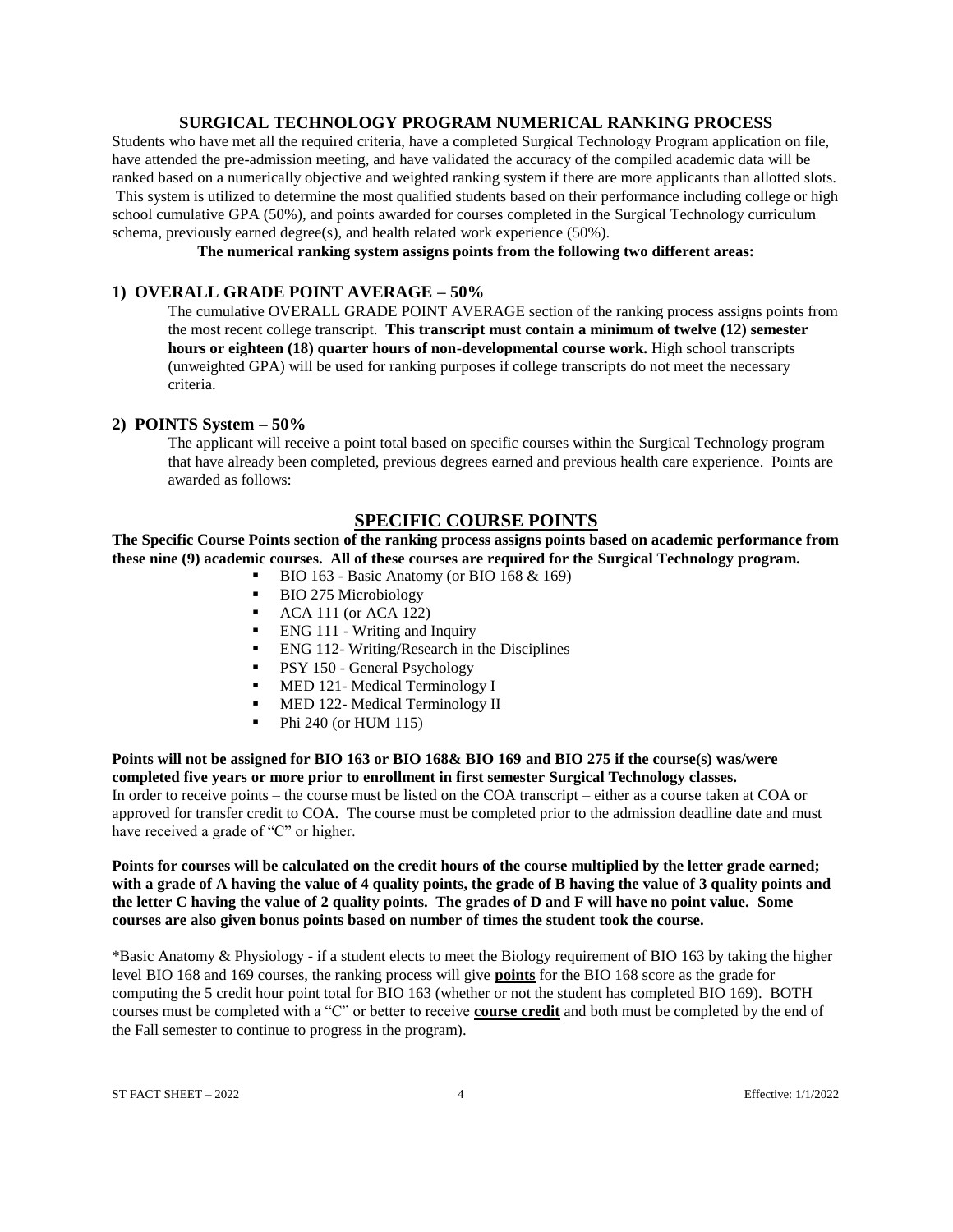## **COMPLETION OF THE PROGRAM'S ANATOMY AND PHYSIOLOGY REQUIREMENT IS STRONGLY ENCOURAGED BEFORE ENTERING THE PROGRAM.**

| <b>Course within Program</b>    | <b>Credits</b>          | <b>Points</b>              |                            |                    |
|---------------------------------|-------------------------|----------------------------|----------------------------|--------------------|
|                                 | (multiplier)            |                            |                            |                    |
| <b>BIO 163</b>                  | 5                       | If A&P passed on first     | If A&P passed on second    | No points if A&P   |
| (or $168$ – see note*)          |                         | attempt - points for grade | attempt - points for grade | taken more than 2  |
|                                 |                         | x credit hours plus 30     | x credit hours plus 10     | attempts- or if    |
|                                 |                         | Bonus points               | Bonus points               | taken greater than |
|                                 |                         |                            |                            | 5 years ago        |
|                                 |                         | $A = 20 + 30$ Bonus = 50   | $A = 20 + 10$ Bonus = 30   |                    |
|                                 |                         | $B=15+30$ Bonus = 45       | $B = 15 + 10$ Bonus = 25   | $\bf{0}$           |
|                                 |                         | $C = 10 + 30$ Bonus = 40   | $C= 10 + 10$ Bonus = 20    |                    |
| <b>BIO 275</b>                  | $\overline{\mathbf{4}}$ | If Microbiology passed     | If Microbiology passed on  | No points if       |
|                                 |                         | on first attempt - points  | second attempt - points    | Microbiology       |
|                                 |                         | for grade x credit hours   | for grade x credit hours   | taken more than 2  |
|                                 |                         | plus 30 Bonus points       | plus 10 Bonus points       | attempts- or if    |
|                                 |                         |                            |                            | taken greater than |
|                                 |                         | $A = 16 + 30$ Bonus = 46   | $A = 16 + 10$ Bonus = 26   | 5 years ago        |
|                                 |                         | $B = 12 + 30$ Bonus = 42   | $B = 12 + 10$ Bonus = 22   |                    |
|                                 |                         | $C = 8 + 30$ Bonus = 38    | $C = 8 + 10$ Bonus = 18    | $\bf{0}$           |
| ACA 111 (Or ACA 122)            | 1                       | $A = 4$                    | $B = 3$                    | $C = 2$            |
| ENG 111 - Writing and Inquiry   | 3                       | $A = 12$                   | $B=9$                      | $C = 6$            |
| $ENG$ 112 – Writing/Research in | $\overline{\mathbf{3}}$ | $A=12$                     | $B=9$                      | $C = 6$            |
| the Disciplines                 |                         |                            |                            |                    |
| PSY 150 - General Psychology    | $\overline{\mathbf{3}}$ | $A=12$                     | $B=9$                      | $C = 6$            |
| MED 121 Medical Term I          | 3                       | $A=12$                     | $B=9$                      | $C = 6$            |
| MED 121 Medical Term II         | 3                       | $A=12$                     | $B=9$                      | $C = 6$            |
| PHI 240 (or HUM 115)            | 3                       | $A = 12$                   | $B=9$                      | $C = 6$            |

## **SURGICAL TECHNOLOGY POINTS GRID**

## **POINTS FOR SUPPLEMENTAL COURSES**

**IMPORTANT NOTE: Students should TALK WITH THEIR ADVISORS (including a financial aid advisor) before taking any courses on this grid below to ensure it fits with their declared major and other college/FA requirements.** *Students should focus on completing courses WITHIN the program curriculum before taking any supplemental courses that are outside of the program of study.* 

In order to receive points – the course must be listed on the COA transcript – either as a course taken at COA or approved for transfer credit to COA. The course must be completed prior to the admission deadline date and must have received a grade of "C" or higher.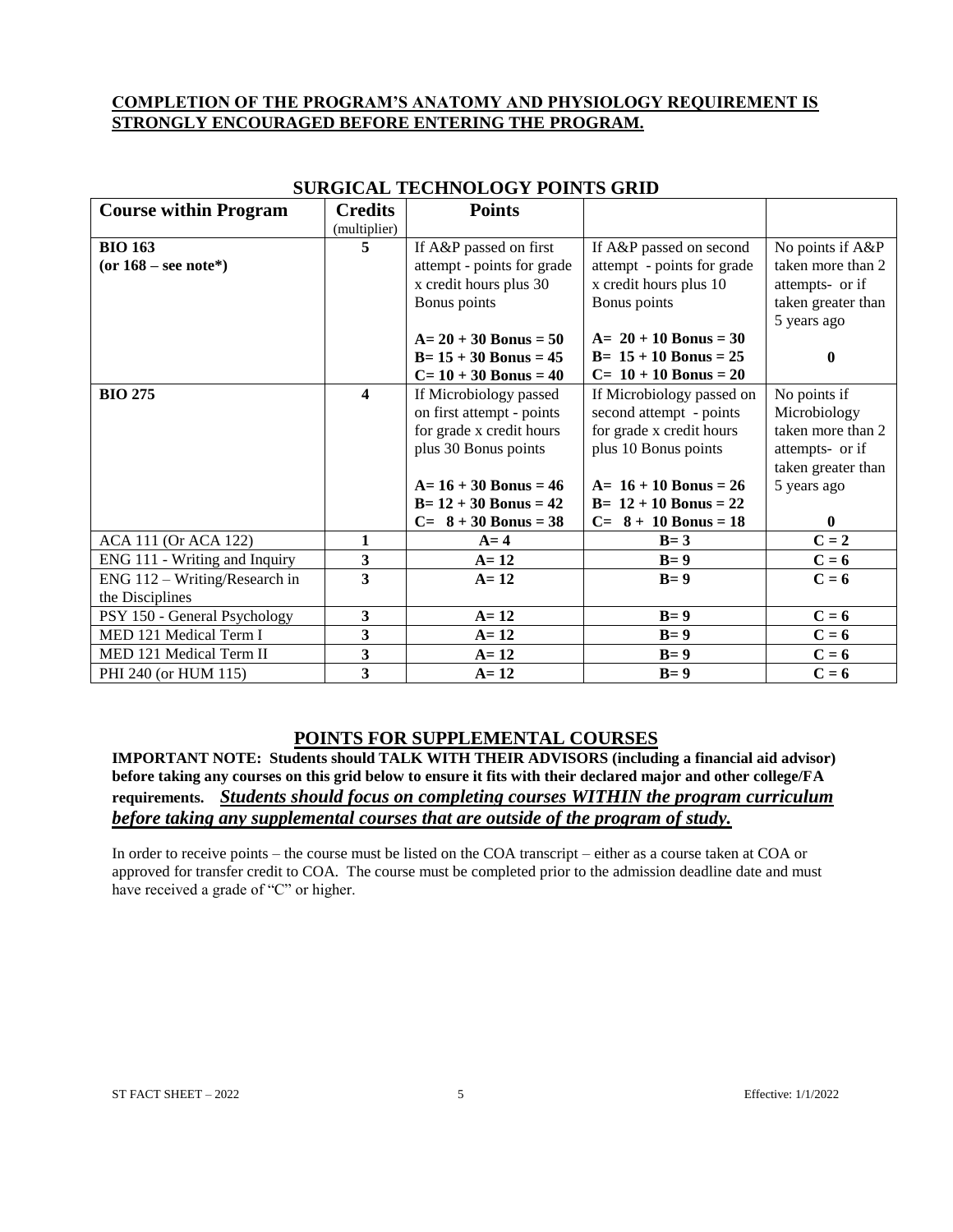**If the course is within the curriculum of a student's major or program of interest – they may only receive points once in the admission system, and those points will be based on the program's specific course points (not this supplemental points grid).** 

| <b>Course Number</b> | <b>Course Name</b>                                         | <b>Points awarded</b><br>(must have a grade of C<br>or higher to receive points) |
|----------------------|------------------------------------------------------------|----------------------------------------------------------------------------------|
| <b>BIO 275</b>       | Microbiology                                               |                                                                                  |
| CHM 151 OR CHM       | General Chemistry I                                        | 2                                                                                |
| $130/130$ A          | (only one course will be awarded points for this category) |                                                                                  |
| <b>CHM 152</b>       | General Chemistry II                                       | $\mathfrak{D}$                                                                   |
| <b>MAT 152</b>       | <b>Statistics</b>                                          |                                                                                  |
| <b>MAT 143</b>       | Quantitative Literacy                                      | $\mathcal{D}_{\mathcal{L}}$                                                      |
| <b>MAT 171</b>       | Pre-Calculus Algebra                                       | 2                                                                                |
| <b>MED 121</b>       | Medical Terminology I                                      | 2                                                                                |
| <b>MED 122</b>       | Medical Terminology II                                     | $\mathfrak{D}$                                                                   |
| <b>BIO 155</b>       | <b>Nutrition</b>                                           | 2                                                                                |
| PBT 100 and 101      | Phlebotomy and Phlebotomy Practicum                        | $\mathfrak{D}$                                                                   |
|                      | (must have C or higher in both class & practicum)          |                                                                                  |
| PHI 240 or HUM 115   | Ethics or Critical Thinking I                              | $\mathfrak{D}$                                                                   |
|                      | (only one course will be awarded points for this category) |                                                                                  |

## **POINTS FOR PREVIOUSLY EARNED DEGREE(S)**

- **10 points will be assigned for a Bachelor's Degree** which was earned at a regionally accredited institution. (Limit of one degree)
- **5 points will be assigned for a Master's Degree** which was earned at a regionally accredited institution. (Limit of one degree)
- **7 points will be assigned for a HSWP Diploma program with a clinical component.** These include: PN, ST, MA, PBT Diploma Pathway, and NA Diploma Pathway.
- **10 points will be assigned for a HSWP Associates Degree with a clinical component.** These include: ADN, MA, and MLT

## **POINTS FOR PREVIOUS HEALTH CARE EXPERIENCE**

 **One point will be assigned for every full year of paid fulltime (32 hours or more per week) health care related work experience within the past 10 years, not to exceed a total of 10 points.**

Acceptable fields of work experience are CNA I, CNA II, LPN, Paramedic (EMT), Surgical Technology, and Phlebotomy. Awarding of points for other health related occupations will be at the discretion of the Program Coordinator, whose decision is final.

**Proper documentation must be provided when submitting the Surgical Technology application or by the deadline date** and must include a dated statement on official letterhead from the Personnel/Resource Officer of the health care facility where the applicant worked. The letter must include the following information:

- Beginning and ending dates of work
- Basic description of job duties
- Average number of hours worked per week
- Applicant's current employment status

**Awarding of all points related to previous health care experience is at the discretion of the Program Coordinator, whose decision is final.**

ST FACT SHEET  $-2022$  6 6 Effective: 1/1/2022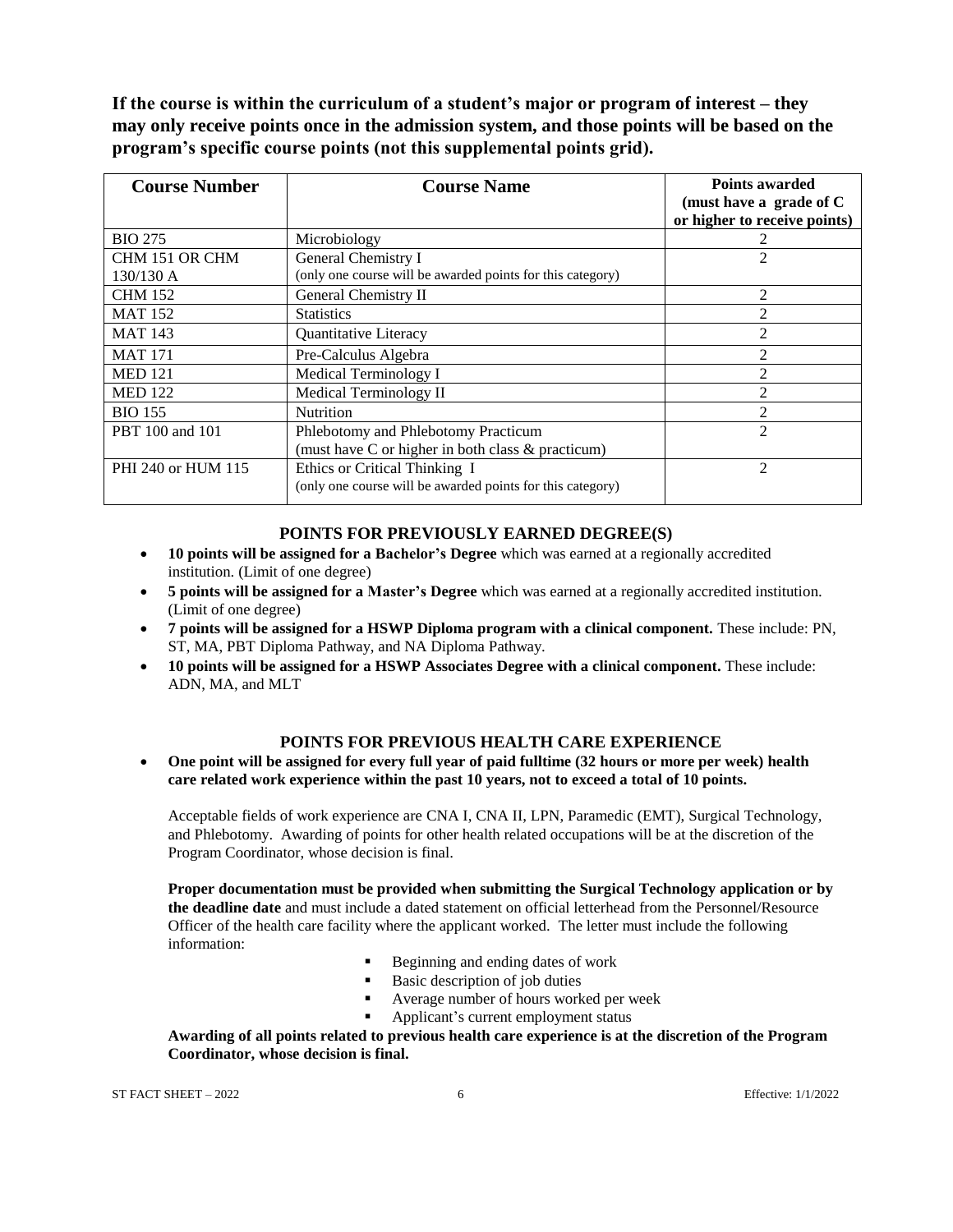# **PHASE III: SELECTION PROCESS**

- A. Weighted point assignments based on the **Overall Grade Point Average (50%)** and **Points System (50%)** will be added together for the total weighted points assigned to each applicant.
- B. Applicants will be ranked in a descending numerical order which is based on total points.
- C. **Letters of contingent acceptance** will be sent to the top applicants for the number of program slots available.
- D. **Letters to other applicants who qualified**, but did not place within the allotted number of slots, will be sent and these applicants will be assigned an "alternate" number based on their total ranking points.

It is from this alternate list, starting with "Alternate 1", that any vacancies that occur prior to the first day of classes may be filled at the discretion of the Program Coordinator, whose decision is final.

E. **The admission process ceases and the alternate list is void beginning with the first day of class in fall semester.** Any qualified applicants or alternates who do not enter the program must begin the admission process again and resubmit all paperwork in order to be considered and re-compete for the next year's admissions.

**An applicant who has concerns about the admissions process to the Surgical Technology program should contact the Program Coordinator (Owens Center, Office 208, Ext. 2995).**

# **OTHER IMPORTANT INFORMATION RELATED TO THE SURGICAL TECHNOLOGY PROGRAM:**

**Upon conditional acceptance, but prior to enrollment in the Surgical Technology program, applicants will be required to provide additional information including:**

- A. **Documentation of current BLS CPR Certifications through the American Heart Association –** provided to the Surgical Technology Program Coordinator's office by October 2022. Students who do not meet this requirement will not be allowed to progress to clinical and laboratory classes, even if they have met all other criteria.
- B. **The fully completed and signed COA Health Care Examination Form indicating physical and emotional health and record of immunizations. This must be submitted via the assigned third party vendor and available for review by October 15, 2021. Students who do not meet this requirement may be dropped from consideration for the Surgical Technology program**, even if they have met all other criteria and have initially been accepted into the program. Students will be required to sign a release to allow the program to provide specific medical information that may be required by authorized clinical sites (example: immunizations record).
- C. **Criminal background check and/or drug testing** may be required by clinical sites prior to participation in the clinical component of this program. Progress toward graduation will be limited by any inability to complete the clinical portion of the program. Students with certain misdemeanor or felony convictions may have limited certification and employment opportunities.
- D. **Students admitted must be at least 18 years of age by the start of the first course of the program** in order to be able to enter clinical facilities.

# **READMISSION PROCESS**

**Definition of Re-Admit: A student who has previously been enrolled in any Surgical Technology program.**